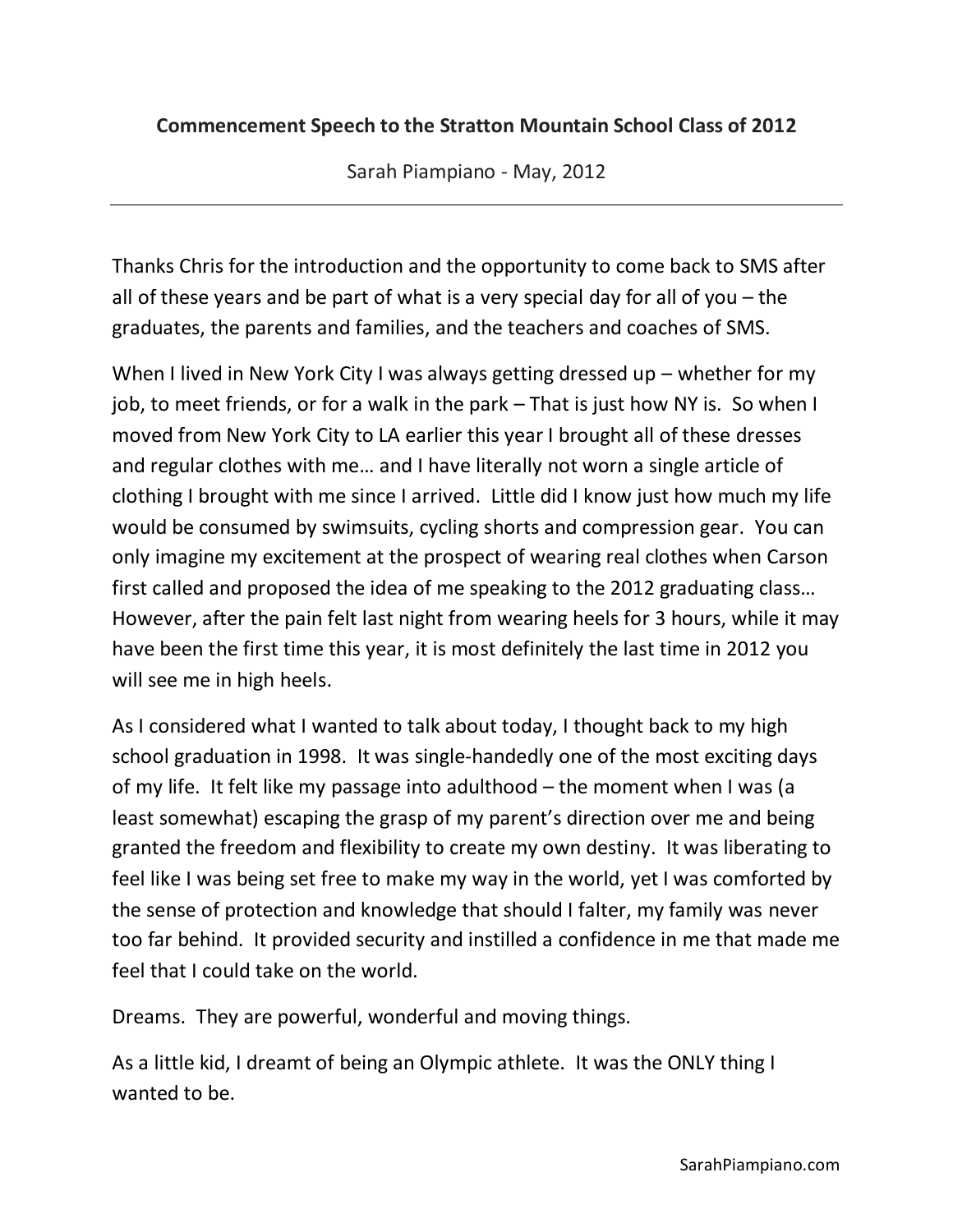In the winter growing up, I would watch videos of Picabo Street and Tommy Moe racing down the mountain to victory. I would put my boots and my skis on in our living room and try to mimic their body angles against my couch. I could just taste Olympic victory in my future.

In  $3<sup>rd</sup>$  grade, I drew a picture of me winning gold medals at the 2002 Olympic Games (which, at the time, seemed SO far off), and beating out my sporting hero – Joan Benoit Samuelson (who would have been 45 in 2002, no less). Not only did I win the marathon in world record time, but I also won the 100 meter dash in a new world record. In my mind, I was that good.

As a child my parents gave me every opportunity to pursue athletics to the level I so desired. In running they hired private coaches and schlepped all over the country so that I could participate in races against the best in the U.S.

In the winters, we spent every weekend training and racing on the cold, icy slopes in Maine. In high school they let me attend Stratton Mountain School to try to bring my skiing to the next level.

Well, when I graduated high school, my dream of Olympic glory had not come to fruition, and I decided it was time to change focus. I felt I had been given every opportunity to make my dreams reality, and with my chances of making the US ski team effectively – let's be honest- non-existent, it was time to move on. I ran and skied in college, but the seriousness with which I approached athletics was a far cry from the heart and soul I had dedicated to both in prior years.

Disappointed, but not beaten, I set my sights on new challenges. Like everything I had done in my life up until that point, I gave everything I had to my school work and graduated from Colby College with a double major in Biology and Economics.

After college, I was bent and determined to conquer the world of finance. The fast pace, the cut-throat work environment, the long hours, a world where few women had historically survived, much less held high ranking positions, an industry that was behind the movement of globalization and economic stimulation – it seemed glamorous, romantic, utterly painful and a challenge I was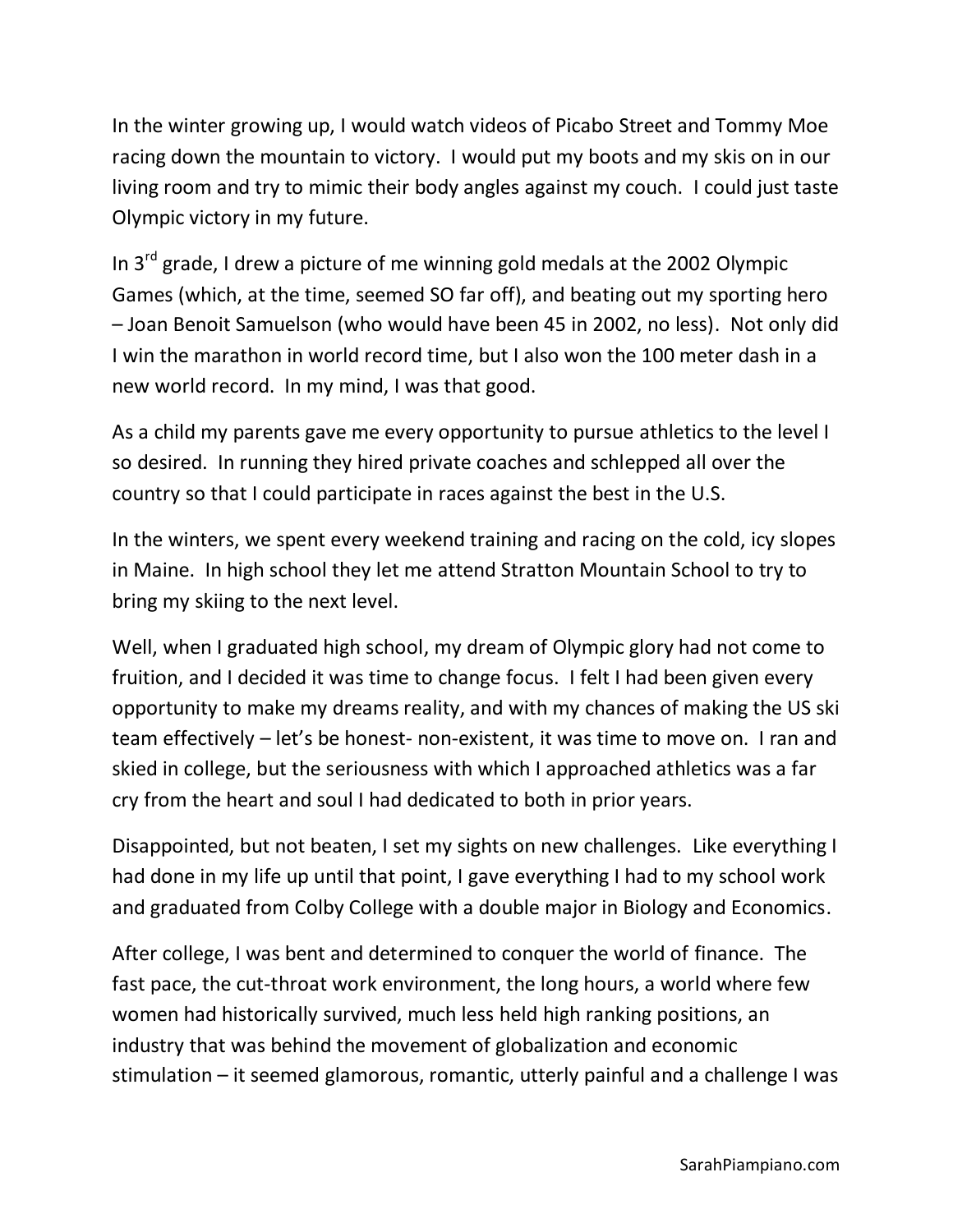up for. It was real, raw, and for me provided a higher than average chance of failure. Game on!

For the ten years after I graduated from college I worked harder than I could have possibly anticipated or imagined. During my first 2 years at HSBC I worked 18 hour days, 7 days a week, 364 days a year. In my first year there I left the office on Thanksgiving Day only to eat dinner, and then returned to continue working. I was determined to be the best and to learn as much as I could. As I worked my way up the ranks opportunities increased. I took countless trips to China, Mexico and Brazil as the sole representative from HSBC. I negotiated transactions, I explained financial implications of acquisitions to the Board of Directors of major US Consumer Goods companies – I was forging my way in an industry where few survive – and I loved it. Life was good – my career was on track, I had saved enough to purchase an apartment in New York; I was finally seeing the light at the end of the tunnel on all the hard work I had put in.

Yet, for all the dedication and determination that I put towards my job, many other things suffered – I treated my body terribly. Most nights I was lucky to get 1-2 hours of sleep. I was rail thin from the long hours and stress of my job. I wasn't active in any way, and when I was out of the office I rarely did anything to improve my health. My job was my priority and it came at the expense of balance in all aspects of my life – my friends, my family, my SELF.

In April of 2009 I had dinner with a college friend of mine, Todd Elmer, who was suffering from the same "work-induced" inflictions as I (though in his case, he had gained about 50 pounds instead of lost them). He told me he had signed up for an Olympic distance triathlon – that is .9 miles of swimming, 25 miles of biking and 6.2 miles of running. At first I thought he was insane, but by the end of the night, my competitive juices had started flowing and I found myself betting Todd I could beat him at the race on no training.

Race day came and there I was at the starting line wondering WHAT THE HECK I was thinking. Here I was – I had been up since 4 AM, was standing in the freezing cold and was about to swim a mile in 58 degree water, then bike 25 miles, and THEN run?!?! I thought this was crazy.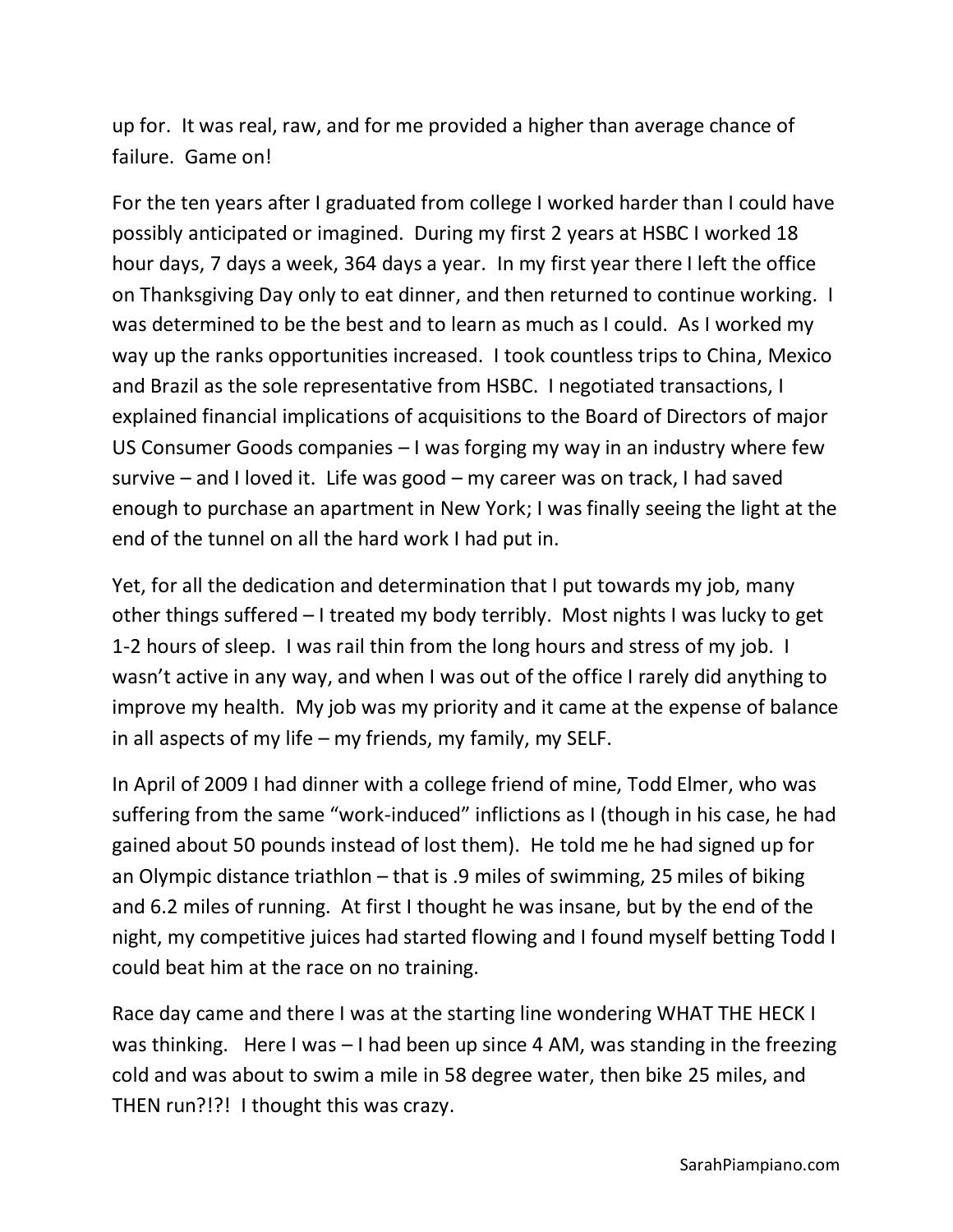Well I finished that race, and I loved every minute of the experience. I loved being back in competition  $-$  it was so freeing to be outside, doing something so healthy and pushing my body to the limit. It had been so long since I had done anything so satisfying. In my job I was constantly pushing my mind and body to new limits, but it was how meticulous I could be, and how many days I could survive on no sleep – limits that were pushed to the detriment, not to the benefit of my health.

On my way home from the race I sat in the back seat of our rental car and devoured Triathlete magazine. I read every article and analyzed every result. And by the time we reached New York City I had come to the conclusion that with a bit of training I could be good enough to be a professional triathlete and compete. Why?....I have NO idea. And I CERTAINLY had no idea the amount of work and level of commitment it was going to take.

When I first announced to my family that THIS is what I was meant to do, you can only imagine the concern voiced. Everyone thought I had lost my mind – why would I consider giving up a job I had worked so long and hard for to do another where the chance of failure was so high? What if I got injured? To them, the risk was too great. But I didn't care – I understood their concerns, but I had begun to create a plan and a step by step process of what I needed to achieve to truly succeed and how I was going to get there. It was scary, sure, but in my heart, I knew this was my one chance to do what I had always dreamt of doing as a little kid.

That Olympic distance race forever changed my life. My progression from career woman and financier to triathlete was – well, it was relatively short in a broader sense – but it was not an overnight transition. In 2010 I set out to prove to myself that I was GOOD enough to race professionally. And after a decent amount of success, in 2011 HSBC agreed to reduce my hours to 3 days and 30 hours per week as well as eliminate travel to allow me to give triathlon a real go. In addition, one of the top coaches in the sport agreed to take me on as a developmental athlete. 2011 proved to be a key season for me – under the guidance of my new coach, and with more time to focus on recovery, sleep and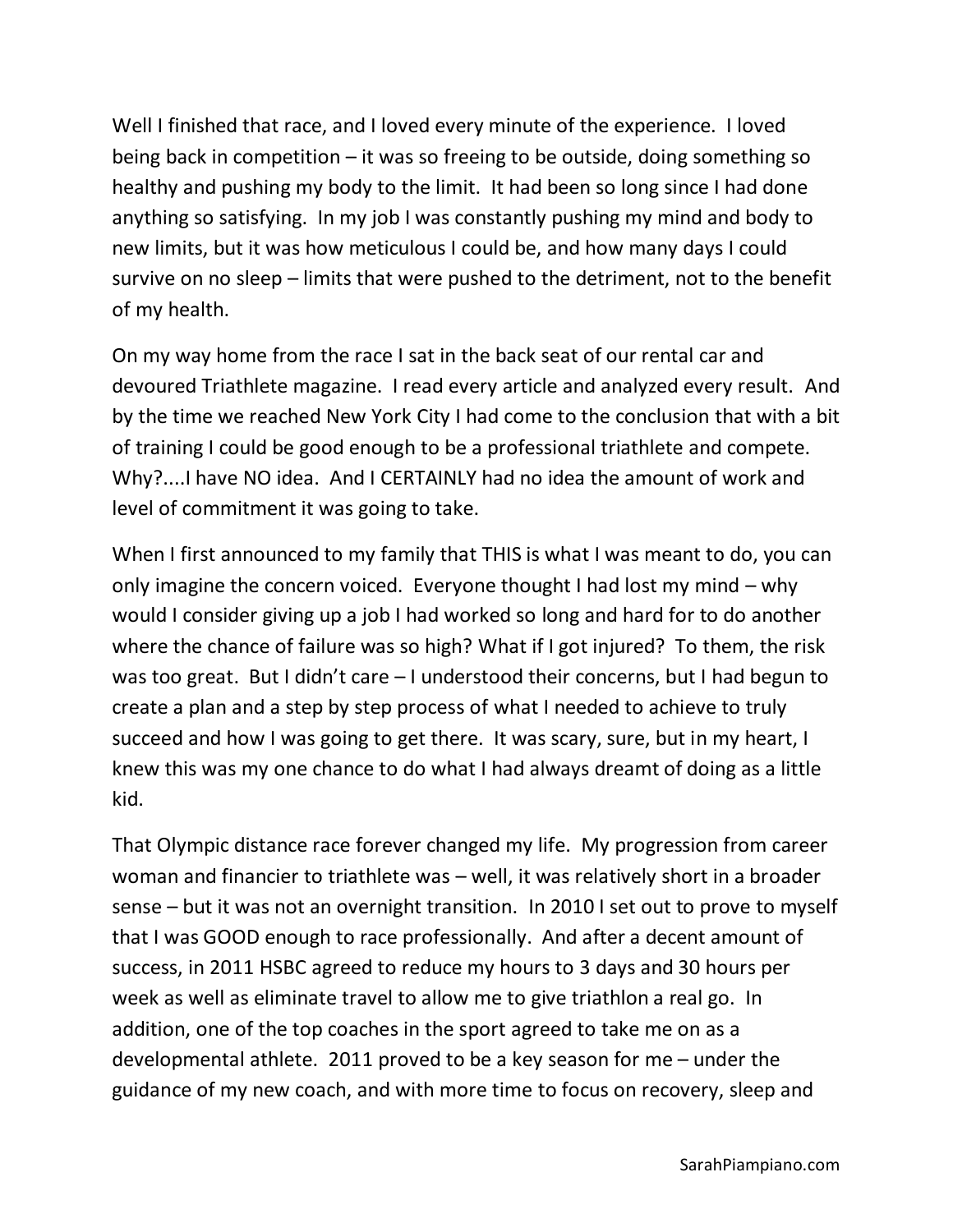nutrition, I managed to win almost every race I entered as an amateur, and in October I finished as the top American and  $5<sup>th</sup>$  overall amateur at the Ironman World Championships.

That was the sign I needed. At the end of 2011 I had to decide, with HSBC, whether I wanted to take the plunge and commit full time to triathlon, or if I was going to return to full time to my job in Finance. It was an incredibly scary decision for me to make. At HSBC I made a fantastic salary, had a huge amount of job security, I was working with some of the largest and most well respected consumer companies in the world, I was travelling all over the world, owned an apartment – life was good. Under my current circumstances, I was setting myself up very well for long term financial security. And leaving my job meant going from a position of stability to one of uncertainty. How many sponsors was I going to get this year? Would they pay me or would I only receive product? How was I going to make money? How was I going to survive?

I evaluated all circumstances and carefully budgeted everything out – how much money I could afford to spend on food each month? Coaching? my travel to and from races? Massages? Rent? etc.

Yet despite these risks and probably the most profound fear of change I have ever felt in my life, THIS WAS MY DREAM – and it was sitting right in front of me. All I had to do was take a leap of faith and go for it. In the end, I decided to take the plunge. I was terrified. The lifestyle change was so significant for me.

Where I once owned an apartment, lived by myself and slept in a huge bedroom, I now rent a small room in an apartment, I have 2 other roommates and sleep on the floor.

I used to go to bed at 3 or 4 in the morning. Now I am in bed at 7:30 pm, and up every morning at 4:45.

I used to work 18 hours a day. Now I train from 5:30 AM until 6 PM every day.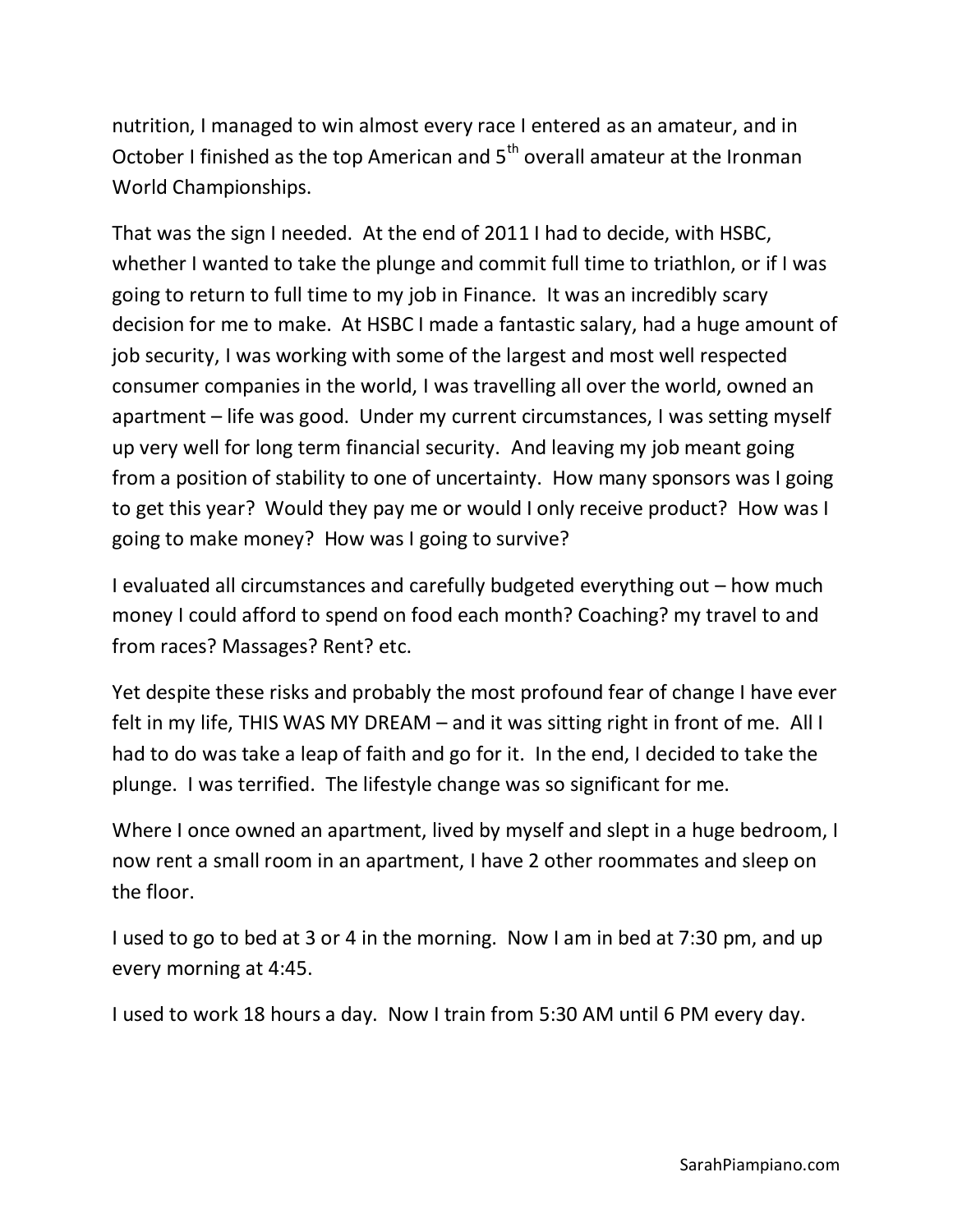I used to only eat out and ate whatever I wanted, and now I never eat out and am on a strict nutritional plan (except after an Ironman when I will eat 8 pieces of pizza, a steak and a half gallon of ice cream in one sitting, as I did last weekend!!)

I left my amazing friends and family in New York and along the east coast, picked up and moved across country to live and train in Los Angeles to be with one of the best open water swim coaches in the world.

I used to spend money frivolously, and now I track every dollar spent and maintain a strict budget to stay within my means.

I used to eat probably 1,500 calories a day. Now, some days, I eat upwards of 8- 10,000 calories.

In April of this year I won my first race as a professional athlete – the New Orleans 70.3 triathlon. Competing in this race were some of the best female triathletes in the world, including the 2010 Ironman World Champion. My hard work and dedication has been paying off, and I am on the road to the level and kind of success for which I had dreamed. Winning this race was a moment I will never forget, and has justified in every way, not just to myself, but to others – my family, my friends, my coaches and my sponsors, that this was the right decision. I'm working to create a brand, I'm doing filming for some of the companies I represent, speaking to a group of high school graduates, and motivating others to lead more healthy lifestyles – How could I possibly have passed this all up?

But there are a few lessons learned from this experience. The first is that money does not buy happiness. I am happier than I have ever been in my life, yet I am living an incredibly basic lifestyle.

The second is that to live your dreams and do what you were meant to be doing sometimes means making sacrifices, which, when you are happy, don't really seem like sacrifices at all. They add to the adventure and the enjoyment of the journey.

So how does this all tie back to you – to each of you in the class of 2012?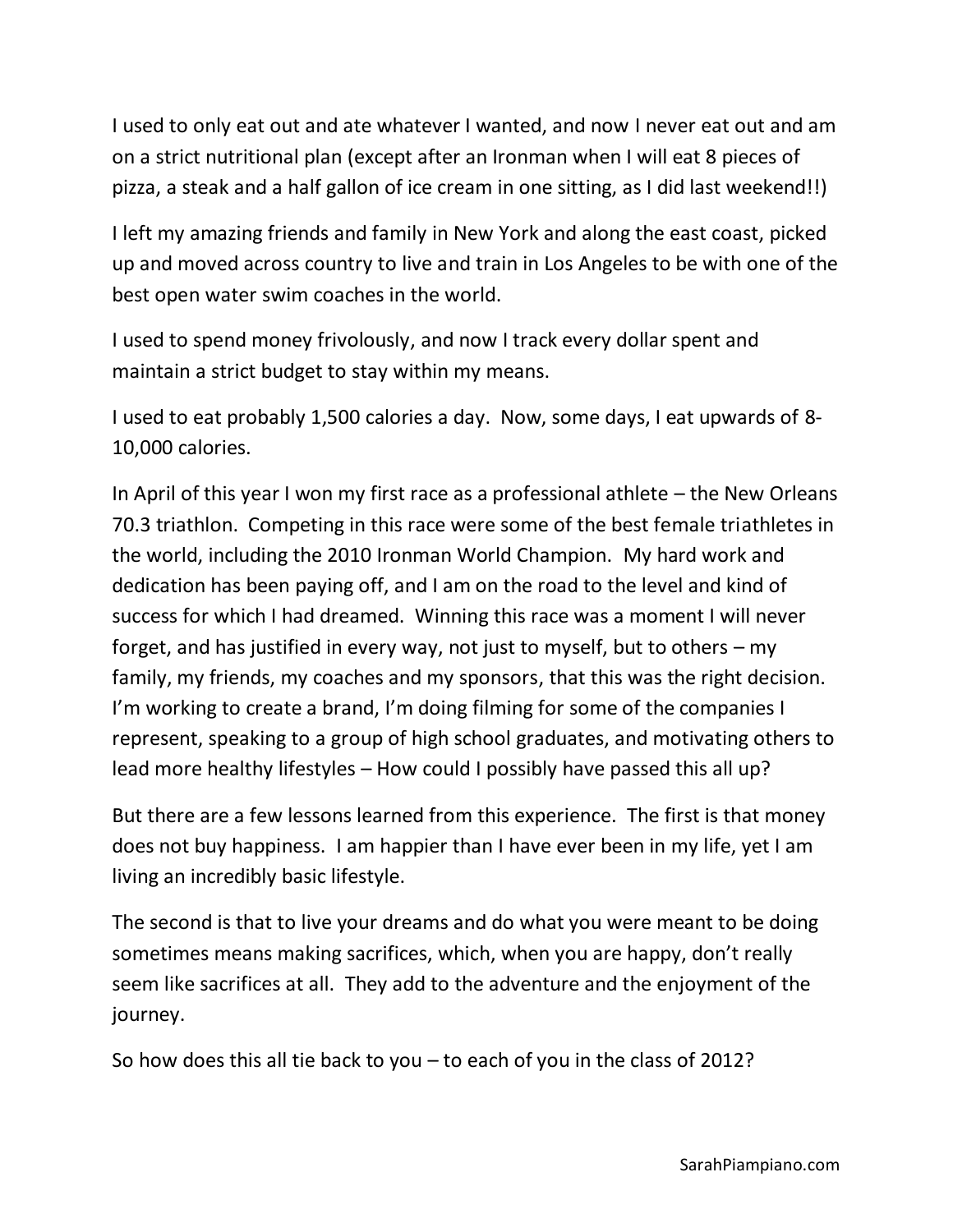Well, today is the first day of the rest of your life. Graduating from high school is a momentous event. There are going to be so many opportunities that you will be presented with going forward, and so many chances to dream and to take risks, and to do things that scare you.

My advice to you is to take those chances; don't be afraid to dream. Take those risks. Do not be afraid to fail. Because in the end, it is those things that are going to make you the most happy, and probably bring you the most success.

And it doesn't have to be being a professional athlete. Maybe you dream to be a doctor, or a teacher, or travel the world and be a photographer. Each one of your dreams can differ – but you shouldn't be afraid to explore and to give yourself a chance to succeed at whatever it is that you dream of doing. And for some of you, pursuing a dream doesn't necessarily even have to coincide with what your career is. Maybe you have a career that facilitates you doing something that you love.

Just DON'T BE AFRAID TO CHASE YOUR DREAM. GO FOR IT. BELIEVE IN YOURSELF. You guys have just graduated from Stratton Mountain School. It has taught you – if nothing else – so much about diligence, and dedication, and determination and focus. All of these skills you can apply to anything it is that you do.

When I joined HSBC, I was working 18 hours a day. And you know what got me through? It was determination, and stubbornness and a drive to succeed – all of the things that you all have put into your ski racing, or snowboarding, or Nordic skiing. You have been blessed with a profound skill set learned through the opportunity to attend SMS, and you should use it in any way that you can.

I will close with one final thought –

A week ago I competed at the Ironman Texas, and at the awards ceremony the next day, the men's winner, Jordan Rapp, referenced Icarus in his acceptance speech.